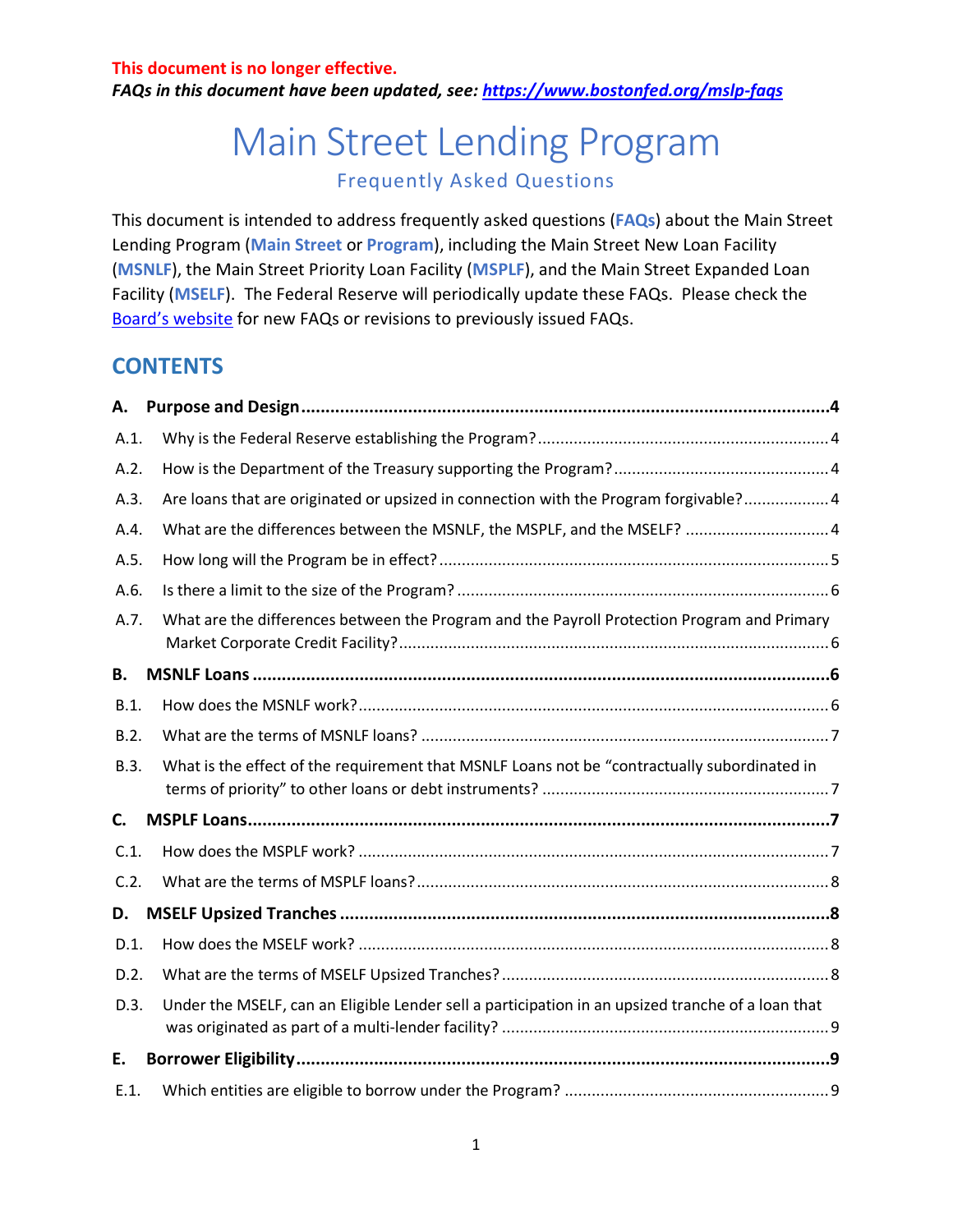|         | FAQs in this document have been updated, see: https://www.bostonfed.org/mslp-faqs                   |
|---------|-----------------------------------------------------------------------------------------------------|
| E.2.    |                                                                                                     |
| E.3.    | How should a Business count employees for purposes of determining eligibility under the             |
| E.4.    | How should a Business calculate 2019 revenues for purposes of determining eligibility under the     |
| E.5.    | Which entities are a Business's affiliates for purposes of the employee and revenue eligibility     |
| E.6.    |                                                                                                     |
| E.7.    | Will an alternative underwriting metric be developed for asset-based borrowers? 12                  |
| F.      |                                                                                                     |
| F.1.    |                                                                                                     |
| F.2.    |                                                                                                     |
| F.3.    | Do Eligible Borrowers qualify automatically for a loan under the Program? 12                        |
| G.      |                                                                                                     |
| $G.1$ . |                                                                                                     |
| G.2.    | How will "existing outstanding and undrawn available debt" be calculated?  13                       |
| G.3.    |                                                                                                     |
| G.4.    |                                                                                                     |
| G.5.    |                                                                                                     |
| G.6.    |                                                                                                     |
| G.7.    |                                                                                                     |
| G.8.    | What constitutes "commercially reasonable efforts" to maintain payroll and retain employees?14      |
| G.9.    |                                                                                                     |
| Н.      |                                                                                                     |
| H.1.    | Are the required certifications and covenants under the three Main Street facilities the same?. 15  |
| H.2.    | What compensation, stock repurchase and capital distributions restrictions apply? 15                |
| H.3.    | What restrictions are placed on the Eligible Borrower's ability to repay existing debt? 15          |
| H.4.    | Is an Eligible Lender permitted to accept partial repayment of an Eligible Borrower's existing line |
| H.5.    | What restrictions are placed on an Eligible Lender's ability to cancel or reduce any existing       |
| H.6.    | What is the Eligible Lender's role in verifying certifications and covenants?  16                   |
| I.      |                                                                                                     |
| 1.1.    | Which financial institutions are eligible to make loans under the Program?  17                      |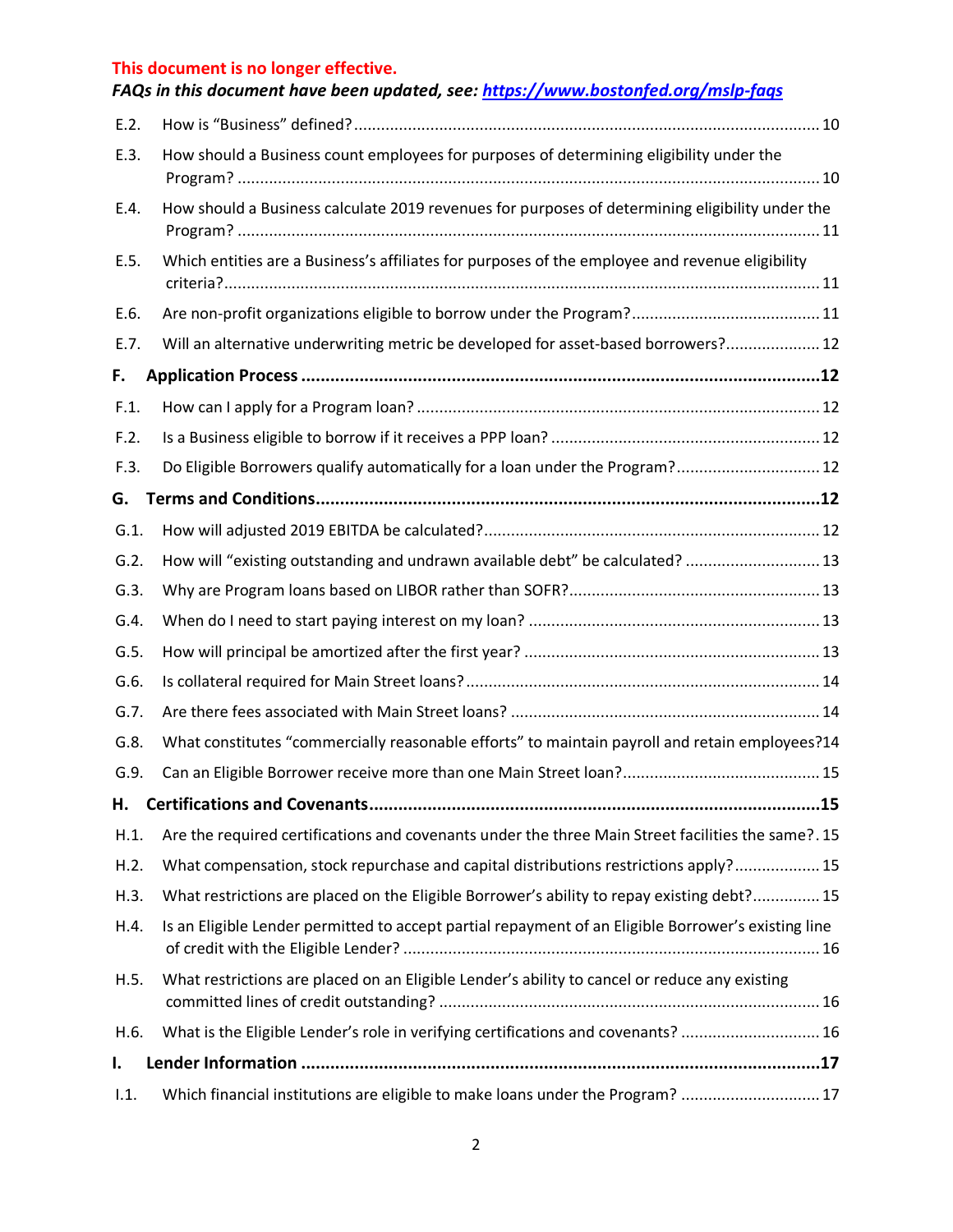|      | FAQs in this document have been updated, see: https://www.bostonfed.org/mslp-faqs               |
|------|-------------------------------------------------------------------------------------------------|
| 1.2. | How should an Eligible Lender evaluate an Eligible Borrower's creditworthiness? 17              |
| J.   |                                                                                                 |
| J.1. | What loan documentation is required to sell a participation to the Main Street SPV under the    |
| J.2. | What loan-level information will the SPV collect for credit monitoring purposes? 17             |
| J.3. | Is there a limit to the volume of participations the Main Street SPV can purchase from a single |
| К.   |                                                                                                 |
| K.1. | What is the regulatory capital treatment for the interest in a Main Street loan retained by an  |
| L.   |                                                                                                 |
| L.1. |                                                                                                 |
| L.2. | What information will the Federal Reserve disclose regarding the Main Street facilities? 19     |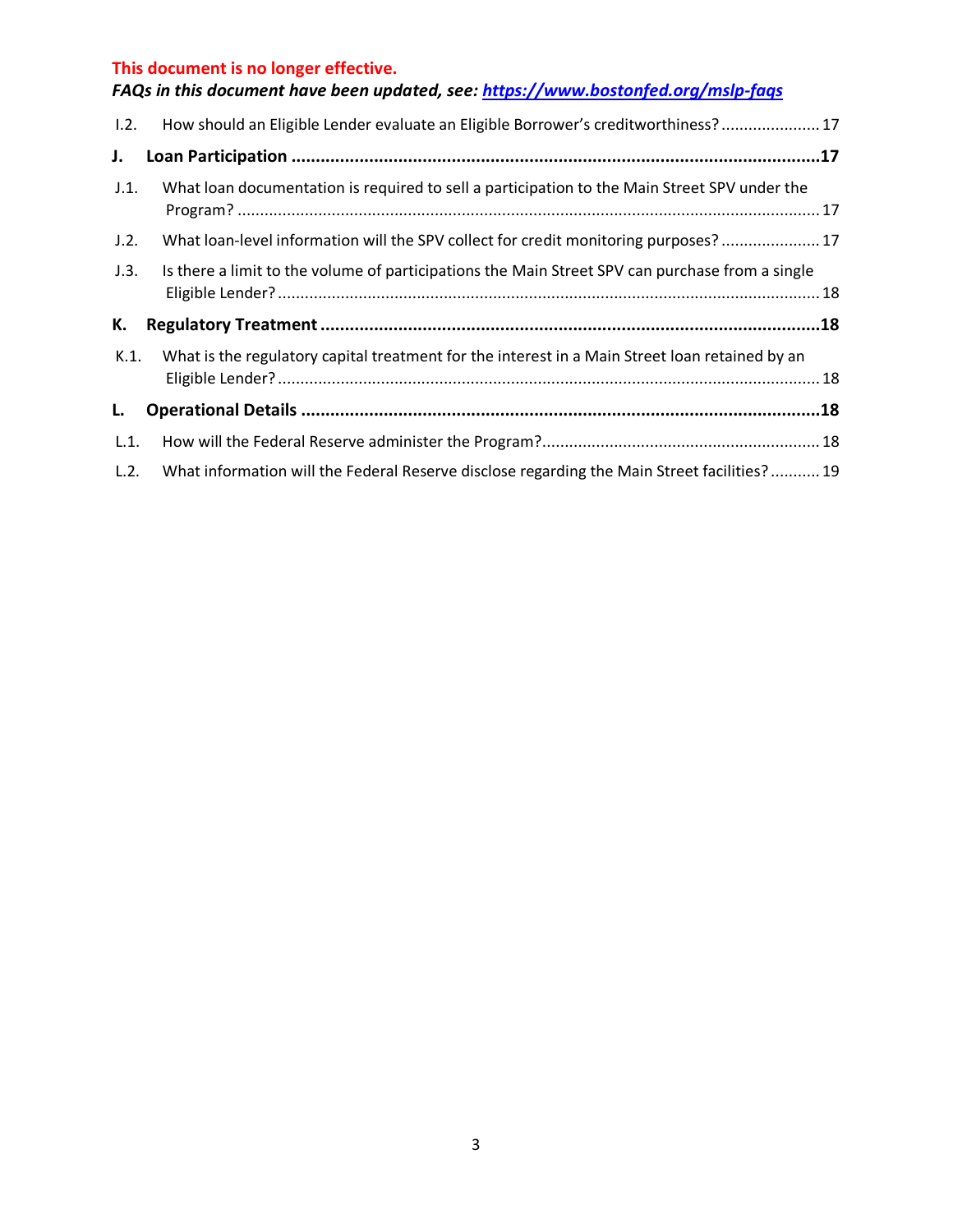*FAQs in this document have been updated, see:<https://www.bostonfed.org/mslp-faqs>*

## <span id="page-3-0"></span>**A. Purpose and Design**

### <span id="page-3-1"></span>A.1. Why is the Federal Reserve establishing the Program?

The spread of COVID-19 has harmed communities and substantially disrupted economic activity in many sectors of the economy. In general, the availability of credit has contracted for small and medium-sized businesses while, at the same time, the disruptions to economic activity have heightened the need for such companies to obtain financing. Small and medium-sized businesses are integral to the U.S. economy and create jobs for a large share of the U.S. workforce.

Main Street is designed to provide support to small and medium-sized businesses and their employees across the United States during the current period of financial strain by supporting the provision of credit to such businesses.The availability of additional credit is intended to help companies that were in sound financial condition prior to the onset of the COVID-19 pandemic maintain their operations and payroll until conditions normalize.

### <span id="page-3-2"></span>A.2. How is the Department of the Treasury supporting the Program?

The Department of the Treasury (**Treasury Department**) will make a \$75 billion equity investment in a Special Purpose Vehicle (**Main Street SPV**) in connection with the Program. The funds invested by the Treasury Department were appropriated to the Exchange Stabilization Fund under section 4027 of the Coronavirus Aid, Relief, and Economic Security Act (**CARES Act**).

### <span id="page-3-3"></span>A.3. Are loans that are originated or upsized in connection with the Program forgivable?

No. Main Street loans are full-recourse loans and are not forgivable. Under section 4003(d)(3) of the CARES Act, the principal amount of a Main Street loan cannot be reduced through loan forgiveness.

### <span id="page-3-4"></span>A.4. What are the differences between the MSNLF, the MSPLF, and the MSELF?

Main Street includes three facilities, each of which was authorized by the Federal Reserve Board under section 13(3) of the Federal Reserve Act. All three facilities use the same Eligible Lender and Eligible Borrower criteria, and have many of the same features, including the same maturity, interest rate, deferral of principal and interest for one year, and ability of the borrower to prepay without penalty.

Other features of the loans extended in connection with each facility differ. The loan types also differ in how they interact with the Eligible Borrower's existing outstanding debt, including with respect to the level of pre-crisis indebtedness an Eligible Borrower may have incurred.

• **MSNLF**: Eligible Lenders extend new loans to Eligible Borrowers ranging in size from \$500,000 to \$25 million. The maximum size of a loan made in connection with the MSNLF cannot, when added to the Eligible Borrower's existing outstanding and undrawn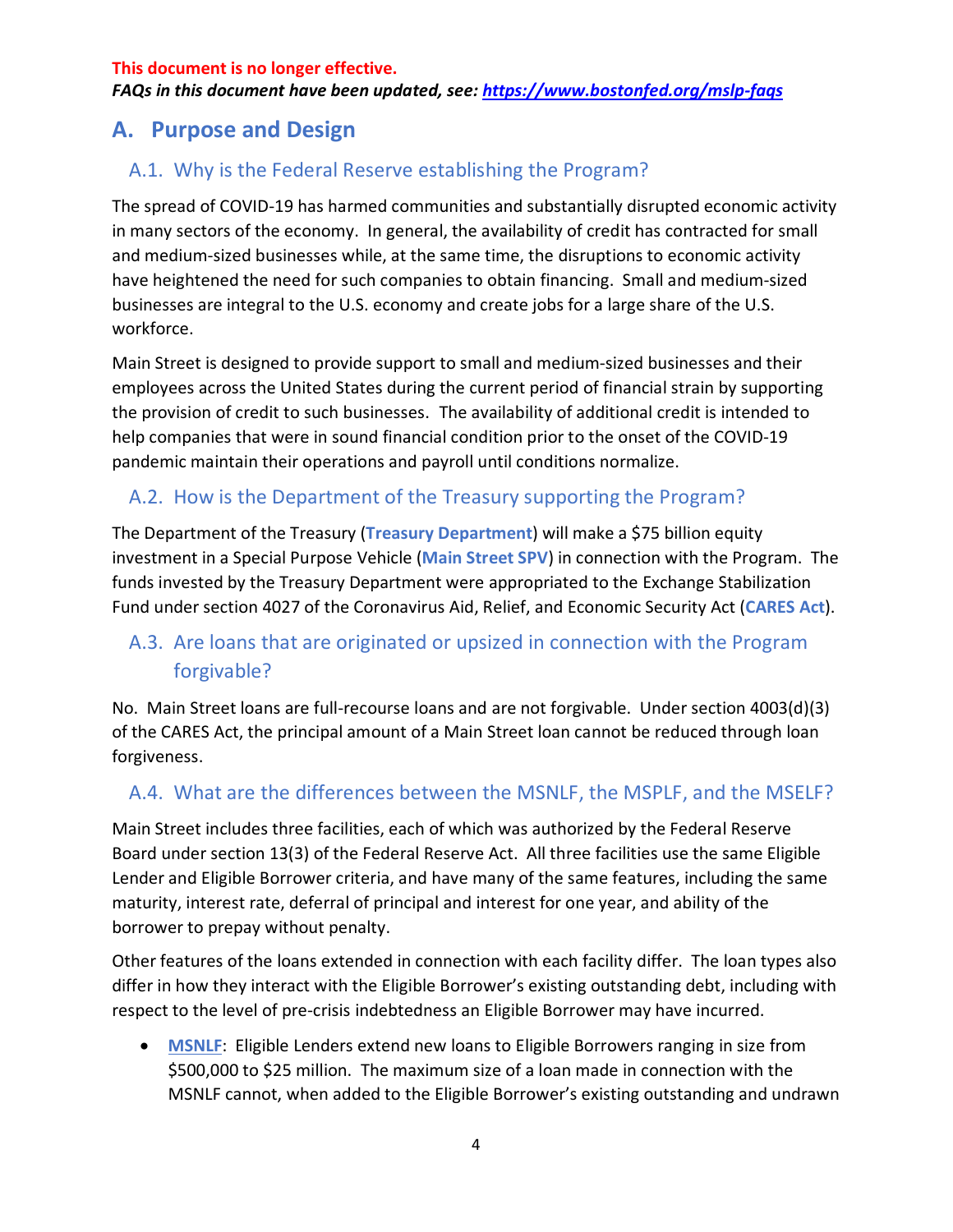#### *FAQs in this document have been updated, see:<https://www.bostonfed.org/mslp-faqs>*

available debt, exceed four times the Eligible Borrower's adjusted 2019 earnings before interest, taxes, depreciation, and amortization (**EBITDA**). The loans must not be, at the time of origination or at any time during the term of the Eligible Loan, contractually subordinated in terms of priority to any of the Eligible Borrower's other loans or debt instruments. The unique features of loans originated in connection with the MSNLF (**MSNLF Loans**) are provided in the [MSNLF term sheet.](https://www.federalreserve.gov/newsevents/pressreleases/files/monetary20200430a1.pdf)

- **MSPLF**: Eligible Lenders extend new loans to Eligible Borrowers ranging in size from \$500,000 to \$25 million. The maximum size of a loan made in connection with the MSPLF cannot, when added to the Eligible Borrower's existing outstanding and undrawn available debt, exceed six times the Eligible Borrower's adjusted 2019 EBITDA. At the time of origination and at all times thereafter, the Eligible Loan must be senior to or pari passu with, in terms of priority and security, the Eligible Borrower's other loans or debt instruments, other than mortgage debt. Eligible Borrowers may, at the time of origination of the loan, refinance existing debt owed by the Eligible Borrower to a lender that is not the Eligible Lender. The unique features of loans originated in connection with the MSPLF (**MSPLF Loans**) are provided in the [MSPLF term sheet.](https://www.federalreserve.gov/newsevents/pressreleases/files/monetary20200430a2.pdf)
- **MSELF**: Eligible Lenders increase (or "upsize") an Eligible Borrower's existing term loan or revolving credit facility. The upsized tranche is a four-year term loan ranging in size from \$10 million to \$200 million. The maximum size of a loan made in connection with the MSELF cannot exceed (i) 35% of the Eligible Borrower's existing outstanding and undrawn available debt that is pari passu in priority with the Eligible Loan and equivalent in secured status (i.e., secured or unsecured); or (ii) when added to the Eligible Borrower's existing outstanding and undrawn available debt, six times the Eligible Borrower's adjusted 2019 EBITDA. At the time of upsizing and at all times thereafter, the upsized tranche must be senior to or pari passu with, in terms of priority and security, the Eligible Borrower's other loans or debt instruments, other than mortgage debt. The features associated with tranches of loans that are upsized in connection with the MSELF (**MSELF Upsized Tranches**) are outlined in the [MSELF term](https://www.federalreserve.gov/newsevents/pressreleases/files/monetary20200430a3.pdf)  [sheet.](https://www.federalreserve.gov/newsevents/pressreleases/files/monetary20200430a3.pdf)

### <span id="page-4-0"></span>A.5. How long will the Program be in effect?

The Program was established to respond to uncertainty related to the COVID-19 pandemic and is authorized to purchase participations in MSNLF Loans, MSPLF Loans, and MSELF Upsized Tranches until September 30, 2020. The Main Street SPV will cease purchasing loan participations on September 30, 2020, unless the Program is extended by the Board and the Treasury Department. The Federal Reserve Bank of Boston (**FRB Boston**) will continue to operate the SPV after such date until the Main Street SPV's assets mature or are sold.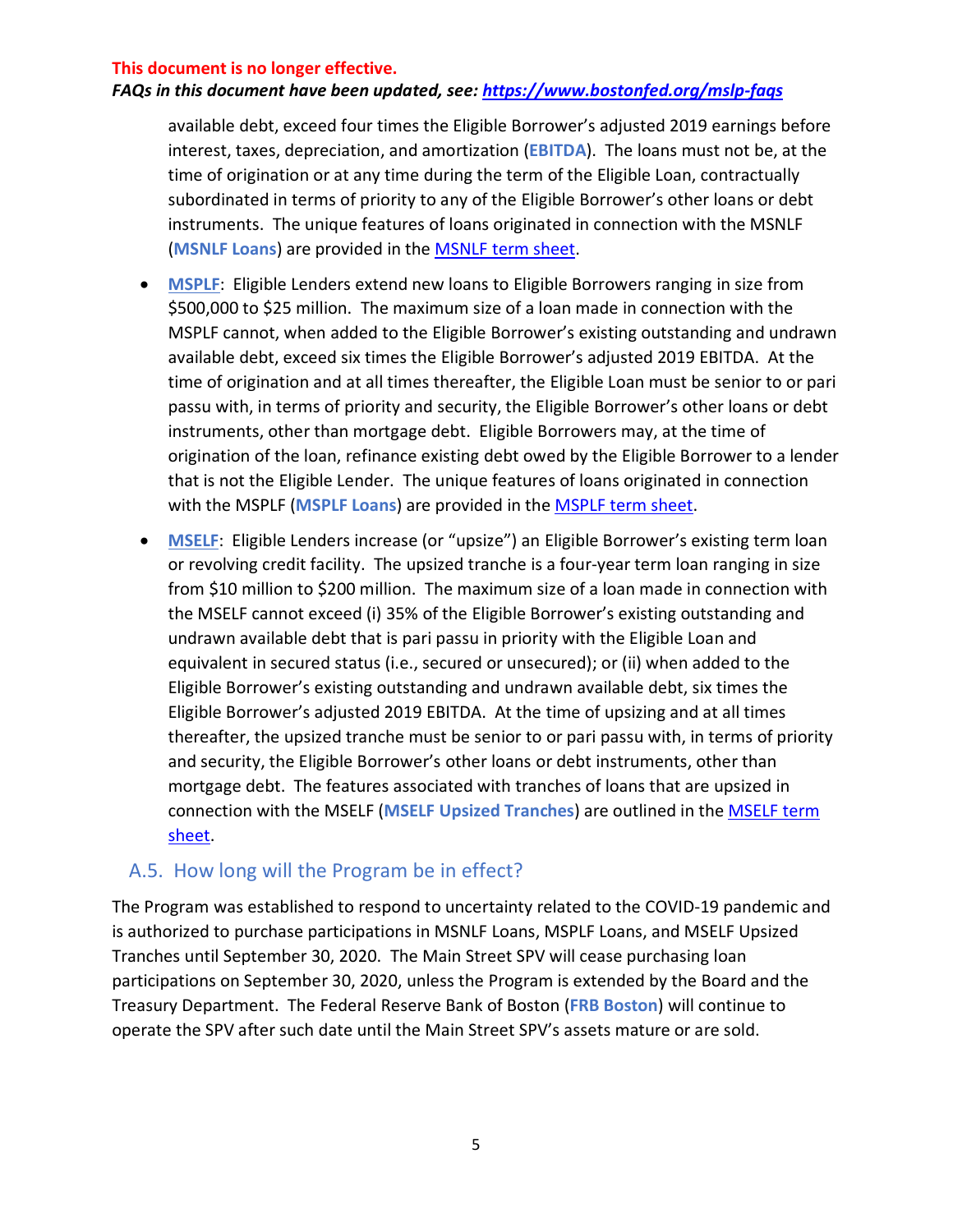#### *FAQs in this document have been updated, see:<https://www.bostonfed.org/mslp-faqs>*

### <span id="page-5-0"></span>A.6. Is there a limit to the size of the Program?

The Main Street SPV will purchase up to \$600 billion of participations in eligible loans. The Federal Reserve and the Treasury Department have assessed this amount to be appropriate in light of the current financial strains facing Eligible Borrowers. The Federal Reserve and the Treasury Department will continue to assess the situation and needs of Eligible Borrowers and may adjust the Program's size in the future.

## <span id="page-5-1"></span>A.7. What are the differences between the Program and the Payroll Protection Program and Primary Market Corporate Credit Facility?

Similar to the Payroll Protection Program (**PPP**) and the Primary Market Corporate Credit Facility (**PMCCF**), Main Street was created to assist companies that have been adversely affected by the COVID-19 pandemic. Each of these programs, however, was developed to provide liquidity to companies of different sizes:

- **PPP**: The PPP was established by the CARES Act and implemented by the Small Business Administration (**SBA**) to support the payroll and operations of small businesses through the issuance of government-guaranteed loans that include a forgiveness feature for borrowers that satisfy the requirements of the PPP.
- **Main Street**: The Federal Reserve designed Main Street to support small and mediumsized businesses that were unable to access the PPP or that require additional financial support after receiving a PPP loan. Main Street loans are not forgivable.
- **PMCCF:** The Federal Reserve established the PMCCF to support large companies through the purchase of eligible corporate bonds from, and lending through syndicated loans to, large companies. PMCCF loans are not forgivable.

## <span id="page-5-2"></span>**B. MSNLF Loans**

### <span id="page-5-3"></span>B.1. How does the MSNLF work?

Eligible Lenders may extend a new MSNLF Loan to an Eligible Borrower and sell a 95% participation in that MSNLF Loan to the Main Street SPV at par value. All such sales will be structured as "true sales" and must be completed expeditiously after the origination of the MSNLF Loan. The Eligible Lender must retain 5% of the MSNLF Loan until it matures or the Main Street SPV sells all of its participation, whichever comes first. The Main Street SPV and the Eligible Lender would share in any losses on the MSNLF Loan on a pari passu basis.

The Eligible Borrower must have been in sound financial condition prior to the onset of the COVID-19 pandemic. In order for an Eligible Borrower to receive an MSNLF Loan, any existing loan it had outstanding with the Eligible Lender as of December 31, 2019, must have had an internal risk rating (based on the Eligible Lender's risk rating system) that was equivalent to a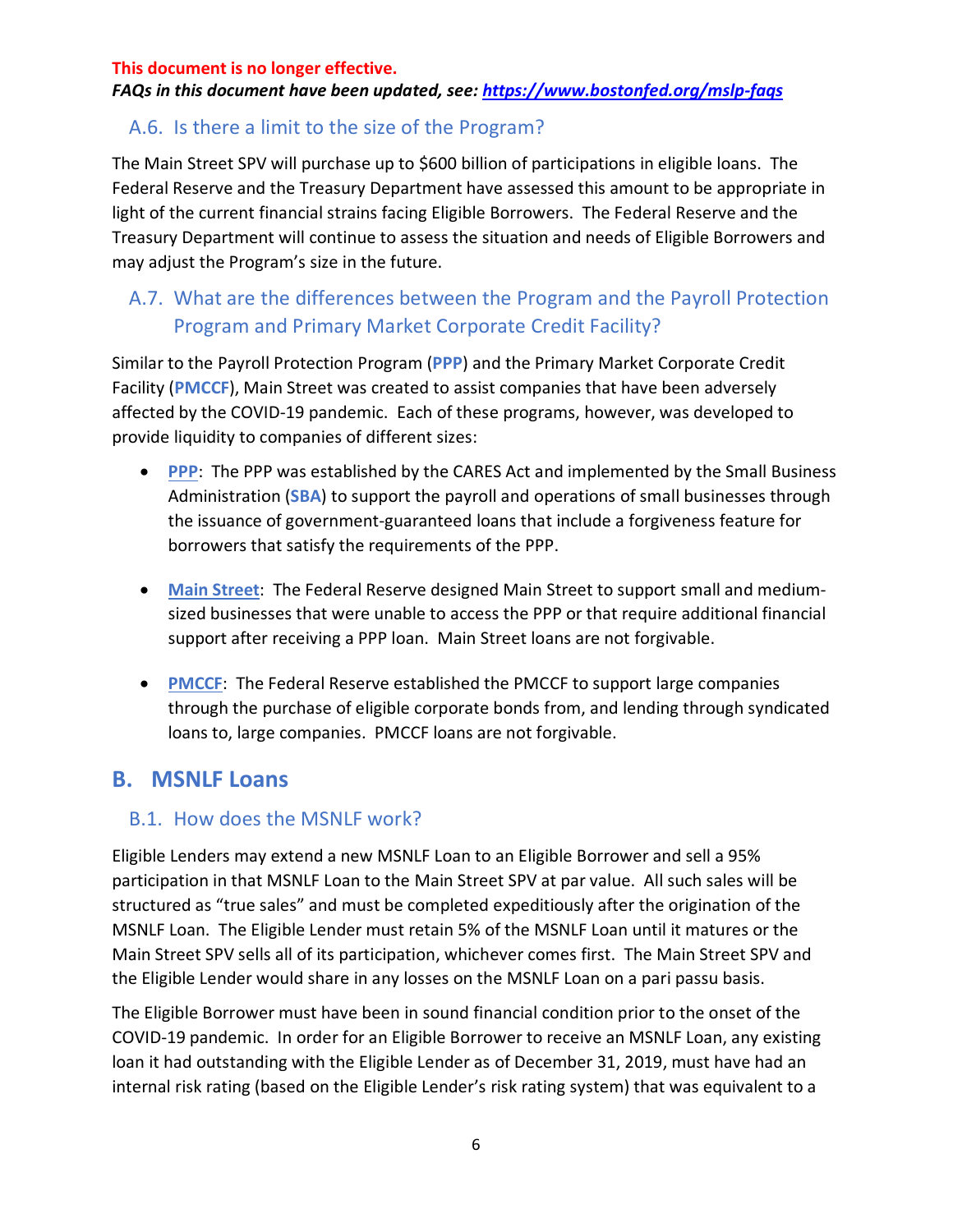#### *FAQs in this document have been updated, see:<https://www.bostonfed.org/mslp-faqs>*

"pass" in the Federal Financial Institutions Examination Council's (**FFIEC**) supervisory rating system as of that date.

### <span id="page-6-0"></span>B.2. What are the terms of MSNLF loans?

The MSNLF term sheet is available on the Board's [Main Street page.](https://www.federalreserve.gov/monetarypolicy/mainstreetlending.htm) More information will be made available on that page regarding loan participation terms, credit administration, and loan servicing.

## <span id="page-6-1"></span>B.3. What is the effect of the requirement that MSNLF Loans not be "contractually subordinated in terms of priority" to other loans or debt instruments?

An MSNLF Loan, at the time of origination or at any time during its term, may not be contractually subordinated in terms of priority to the Eligible Borrower's other loans or debt instruments. This means that an MSNLF Loan may not be junior in priority in bankruptcy to the Eligible Borrower's other unsecured loans or debt instruments. This provision does not prevent:

- the issuance of an MSNLF Loan that is a secured loan (including in a second lien or other capacity) to an Eligible Borrower, whether or not the Eligible Borrower has an outstanding secured loan of any lien position or maturity;
- the issuance of an MSNLF Loan that is an unsecured loan to an Eligible Borrower, regardless of the term or secured or unsecured status of the Eligible Borrower's existing indebtedness; or
- the Eligible Borrower from taking on new secured or unsecured debt after receiving an MSNLF Loan, provided the new debt would not have higher contractual priority in bankruptcy than the MSNLF Loan.

## <span id="page-6-2"></span>**C. MSPLF Loans**

### <span id="page-6-3"></span>C.1. How does the MSPLF work?

Eligible Lenders may extend a new MSPLF Loan to an Eligible Borrower and sell an 85% participation in that MSPLF Loan to the Main Street SPV at par value. All such sales will be structured as "true sales" and must be completed expeditiously after the origination of the MSPLF Loan. The Eligible Lender must retain 15% of the MSPLF Loan until it matures or the Main Street SPV sells all of its participation, whichever comes first. The Main Street SPV and the Eligible Lender would share in any losses on the MSPLF Loan on a pari passu basis.

The Eligible Borrower must have been in sound financial condition prior to the onset of the COVID-19 pandemic. In order for an Eligible Borrower to receive an MSPLF Loan, any existing loan it had outstanding with the Eligible Lender as of December 31, 2019, must have had an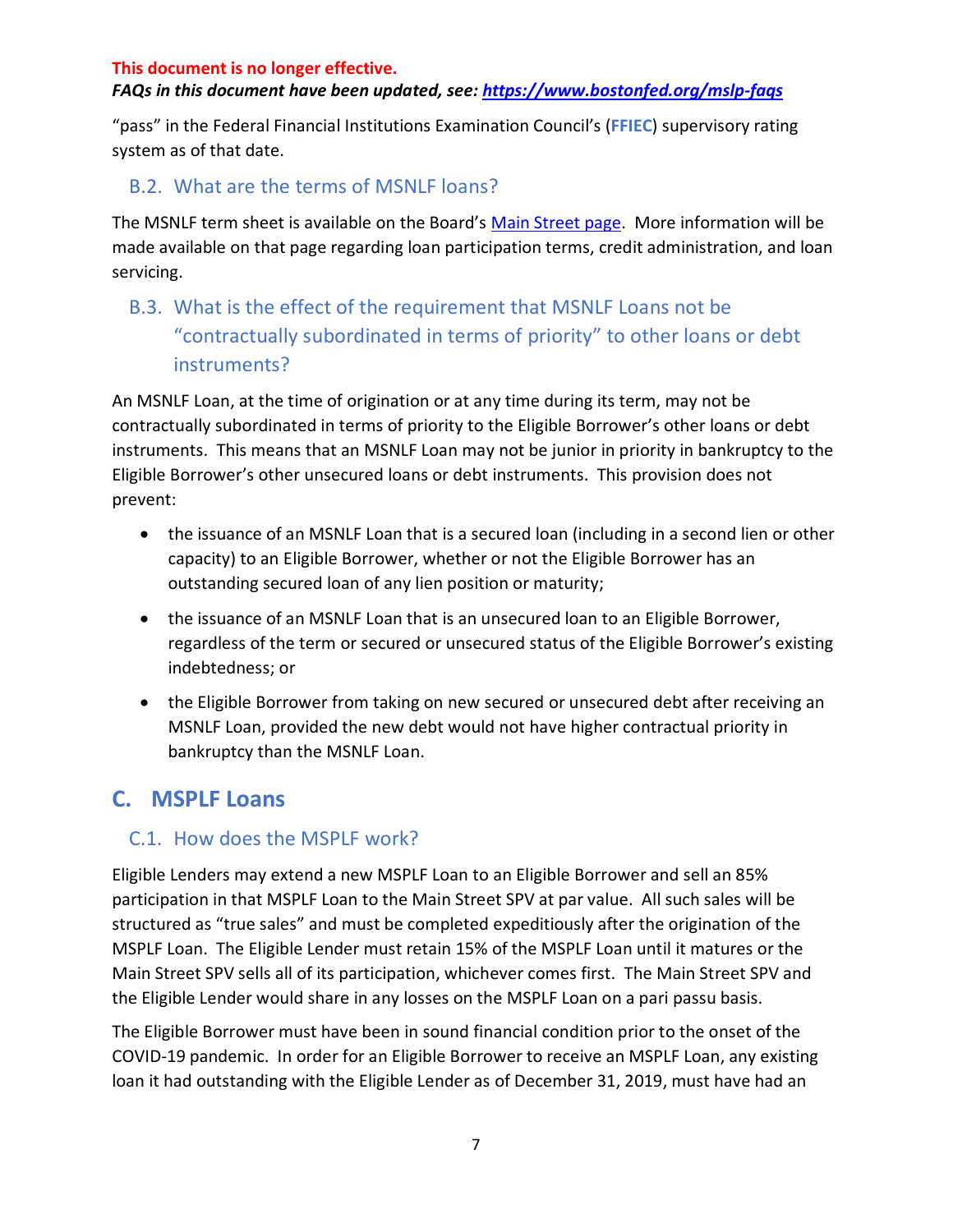#### *FAQs in this document have been updated, see:<https://www.bostonfed.org/mslp-faqs>*

internal risk rating (based on the Eligible Lender's risk rating system) that was equivalent to a "pass" in the FFIEC's supervisory rating system as of that date.

#### <span id="page-7-0"></span>C.2. What are the terms of MSPLF loans?

The MSPLF term sheet is available on the Board's [Main Street page.](https://www.federalreserve.gov/monetarypolicy/mainstreetlending.htm) More information will be made available on that page regarding loan participation terms, credit administration, and loan servicing.

## <span id="page-7-1"></span>**D. MSELF Upsized Tranches**

#### <span id="page-7-2"></span>D.1. How does the MSELF work?

Eligible Lenders that have extended an existing term loan or revolving credit facility to an Eligible Borrower may increase (or "upsize") that extension of credit, by adding a new increment (or "tranche"). Eligible Lenders may sell a 95% participation in the MSELF Upsized Tranche to the Main Street SPV at par value. All such sales will be structured as "true sales" and must be completed expeditiously after the upsizing. The Eligible Lender must retain 5% of the MSELF Upsized Tranche until it matures or the Main Street SPV sells all of its participation, whichever comes first. The Eligible Lender must also retain its interest in the underlying loan until that loan matures, the MSELF Upsized Tranche matures, or the Main Street SPV sells all of its participation, whichever comes first. The Main Street SPV and the Eligible Lender would share in any losses on the MSELF Upsized Tranche on a pari passu basis. Any collateral that secures the underlying loan must secure the upsized tranche on a pro rata basis.

To be eligible for "upsizing," the existing term loan or revolving credit facility must have been originated on or before April 24, 2020, and must have a remaining maturity of at least 18 months. The Eligible Lender may extend the maturity of an existing loan or revolving credit facility at the time of upsizing in order for the underlying instrument to satisfy the 18-month remaining maturity requirement.

The Eligible Borrower must have been in sound financial condition prior to the onset of the COVID-19 pandemic. The existing loan or revolving credit facility must have had a risk rating, based on the Eligible Lender's internal rating system, equivalent to a "pass" in the FFIEC's supervisory rating system as of December 31, 2019.

### <span id="page-7-3"></span>D.2. What are the terms of MSELF Upsized Tranches?

The MSELF term sheet is available on the Board's [Main Street page.](https://www.federalreserve.gov/monetarypolicy/mainstreetlending.htm) More information will be made available on that page regarding loan participation terms, credit administration, and loan servicing.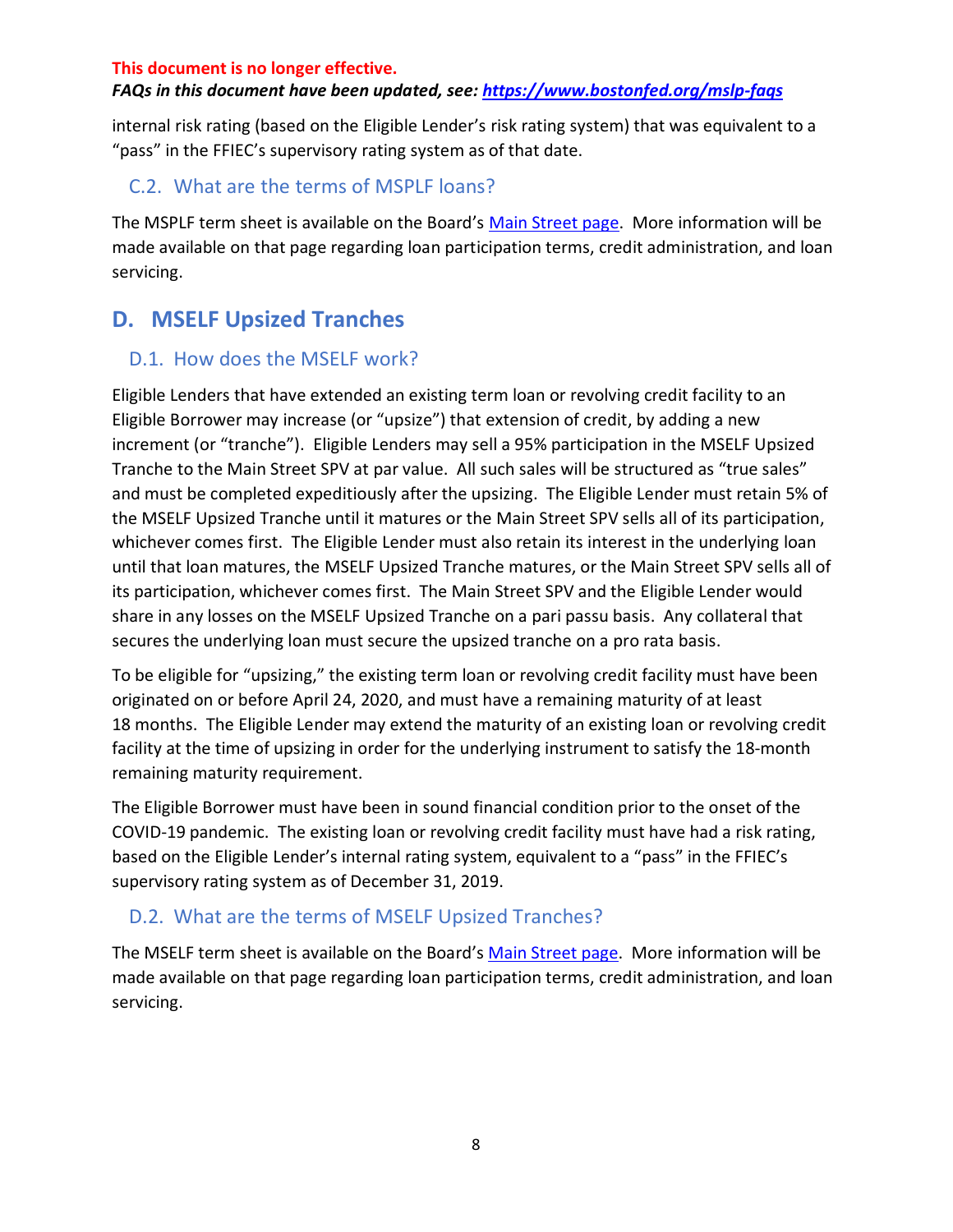*FAQs in this document have been updated, see:<https://www.bostonfed.org/mslp-faqs>*

## <span id="page-8-0"></span>D.3. Under the MSELF, can an Eligible Lender sell a participation in an upsized tranche of a loan that was originated as part of a multi-lender facility?

If the loan underlying an MSELF Upsized Tranche is part of a multi-lender facility, the Eligible Lender must be one of the lenders that holds an interest in the underlying loan at the date of upsizing. Only the Eligible Lender for the MSELF Upsized Tranche is required to meet the Eligible Lender criteria. Other members of the multi-lender facility are not required to be Eligible Lenders.

## <span id="page-8-1"></span>**E. Borrower Eligibility**

#### <span id="page-8-2"></span>E.1. Which entities are eligible to borrow under the Program?

To be eligible to borrow under the Program, a Business must satisfy certain eligibility criteria, as set out in the MSNLF, MSPLF, and MSELF term sheets and described further below. The Eligible Borrower criteria are the same across all three facilities.

- (1) **The Business must have been established prior to March 13, 2020.** The Business must have been formed prior to March 13, 2020, under the laws of the United States, one of the several states, the District of Columbia, any of the territories and possessions of the United States, or an Indian Tribal government.
- (2) **The Business must not be an Ineligible Business.** Ineligible Businesses include Businesses listed in [13 CFR 120.110\(b\)-\(j\), \(m\)-\(s\),](https://gov.ecfr.io/cgi-bin/text-idx?SID=fa53a93b56da0512f225f4fbcf044d0c&mc=true&node=se13.1.120_1110&rgn=div8) as modified and clarified by SBA regulations for purposes of the PPP on or before April 24, 2020. Such modifications and clarifications include the SBA's recent interim final rules available at [85 Fed. Reg. 20811,](https://www.federalregister.gov/documents/2020/04/15/2020-07672/business-loan-program-temporary-changes-paycheck-protection-program) [85 Fed. Reg. 21747,](https://www.federalregister.gov/documents/2020/04/20/2020-08257/business-loan-program-temporary-changes-paycheck-protection-program-additional-eligibility-criteria) and [85 Fed. Reg. 23450.](https://www.federalregister.gov/documents/2020/04/28/2020-09098/business-loan-program-temporary-changes-paycheck-protection-program-requirements-promissory-notes) The Federal Reserve may further modify the application of these restrictions to Main Street.
- (3) **The Business must meet at least one of the following two conditions: (a) the Business has 15,000 employees or fewer, or (b) the Business has 2019 annual revenues of \$5 billion or less.** Businesses must meet at least one of these conditions, but are not required to meet both. To determine how many employees a Business has or a Business's 2019 revenues, the employees and revenues of the Business must be aggregated with the employees and revenues of its affiliated entities.
- (4) **The Business must be a U.S. Business.** Under section 4003(c)(3)(C) of the CARES Act, Eligible Borrowers must be Businesses that were created or organized in the United States or under the laws of the United States with significant operations in and a majority of their employees based in the United States.
- (5) **The Business may only participate in one of the Main Street facilities (MSNLF, MSPLF, or MSELF) and must not also participate in the PMCCF.** An Eligible Borrower may only participate in one of the Main Street facilities: the MSNLF, the MSPLF, or the MSELF. In addition, a Business is not an Eligible Borrower if it participates in the PMCCF.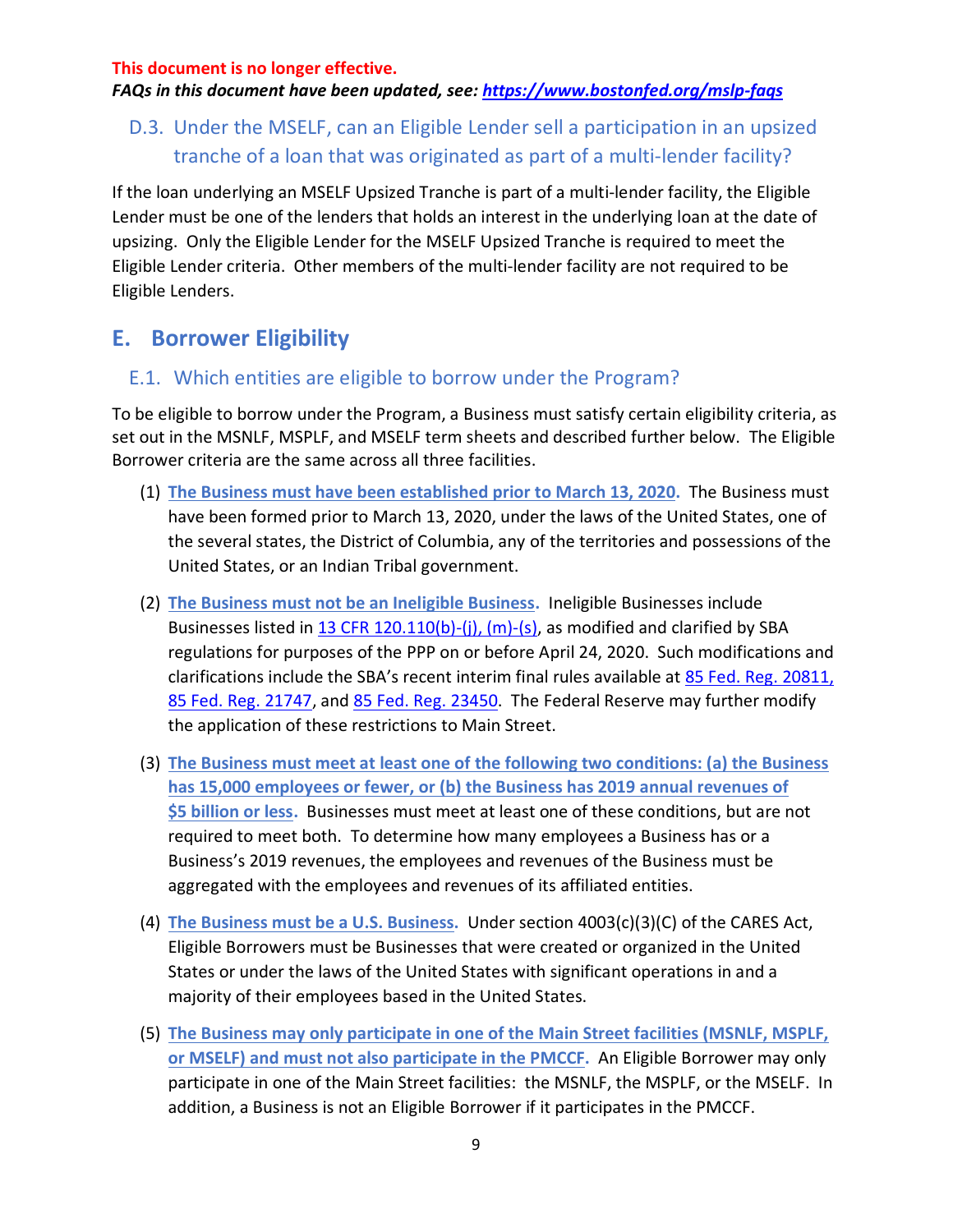#### *FAQs in this document have been updated, see:<https://www.bostonfed.org/mslp-faqs>*

- (6) **The Business must not have received specific support pursuant to the Coronavirus Economic Stabilization Act of 2020 (Subtitle A of Title IV of the CARES Act).** A Business is not eligible if it has received support pursuant to section 4003(b)(1)-(3) of the CARES Act.
- (7) **The Business must be able to make all of the certifications and covenants required under the Program.** See the [MSNLF,](https://www.federalreserve.gov/newsevents/pressreleases/files/monetary20200430a1.pdf) [MSPLF,](https://www.federalreserve.gov/newsevents/pressreleases/files/monetary20200430a2.pdf) and [MSELF](https://www.federalreserve.gov/newsevents/pressreleases/files/monetary20200430a3.pdf) term sheets and Section H of these FAQs for more information.

Borrowers that satisfy all criteria above may apply to an Eligible Lender for a Main Street loan. The Eligible Lender is expected to conduct an assessment of each potential borrower's financial condition to determine whether the loan is approved.

For the avoidance of doubt, a Business that has received PPP loans, or that has affiliates that have received PPP loans, is permitted to borrow under Main Street, provided that the Business is an Eligible Borrower. Borrowers that are not eligible for a Main Street loan should consult the [Treasury](https://home.treasury.gov/system/files/136/PPP--Fact-Sheet.pdf) Department and [SBA](https://www.sba.gov/funding-programs/loans/coronavirus-relief-options/paycheck-protection-program-ppp) to determine if they are eligible for other relief programs.

## <span id="page-9-0"></span>E.2. How is "Business" defined?

Businesses must be legally formed entities that are organized for profit as a partnership; a limited liability company; a corporation; an association; a trust; a cooperative; a joint venture with no more than 49 percent participation by foreign business entities; or a tribal business concern.

To be eligible for the Program, a tribal business concern must be either (i) wholly owned by one or more Indian tribal governments, or by a corporation that is wholly owned by one or more Indian tribal governments, or (ii) owned in part by one or more Indian tribal governments, or by a corporation that is wholly owned by one or more Indian tribal governments, if all other owners are either U.S. citizens or Businesses.

Other forms of organization may be considered for inclusion as an Eligible Borrower under the Program at the discretion of the Federal Reserve.

## <span id="page-9-1"></span>E.3. How should a Business count employees for purposes of determining eligibility under the Program?

To be an Eligible Borrower, a Business must meet at least one of the following two conditions: (a) the Business has 15,000 employees or fewer, or (b) the Business has 2019 annual revenues of \$5 billion or less. To determine how many employees a Business has, it should follow the framework set out in the SBA's regulation at 13 [CFR 121.106.](https://gov.ecfr.io/cgi-bin/text-idx?SID=150fceacc26bbd98972ba3b555e80084&mc=true&node=se13.1.121_1106&rgn=div8) As set out in 13 CFR 121.106, the Business should count as employees all full-time, part-time, seasonal, or otherwise employed persons, excluding volunteers and independent contractors. Businesses should count their own employees and those employed by their affiliates. In order to determine the applicable number of employees, Businesses should use the average of the total number of persons employed by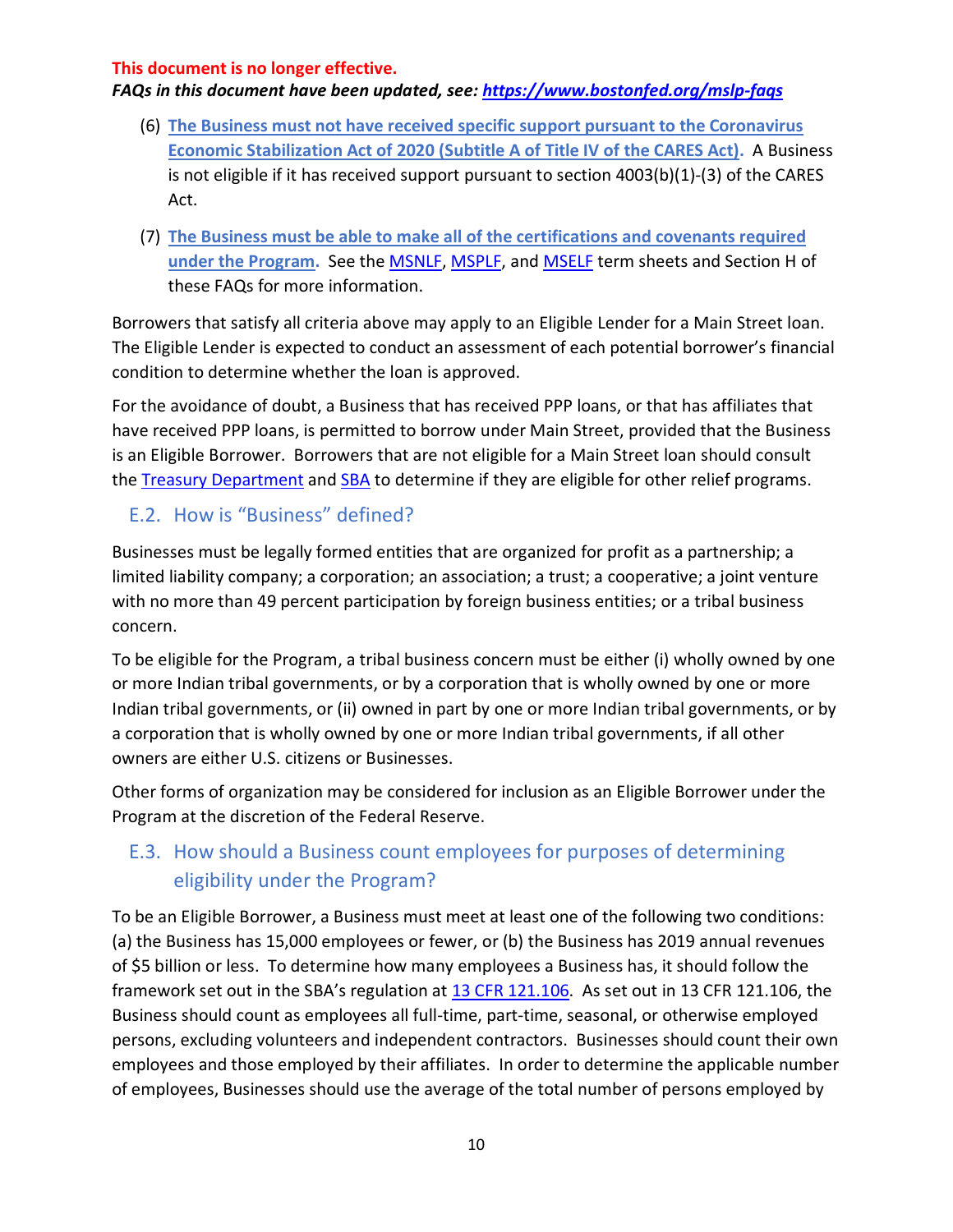#### *FAQs in this document have been updated, see:<https://www.bostonfed.org/mslp-faqs>*

the Eligible Borrower and its affiliates for each pay period over the 12 months prior to the origination or upsizing of the Main Street loan.

## <span id="page-10-0"></span>E.4. How should a Business calculate 2019 revenues for purposes of determining eligibility under the Program?

To be an Eligible Borrower, a Business must meet at least one of the following two conditions: (a) the Business has 15,000 employees or fewer, or (b) the Business has 2019 annual revenues of \$5 billion or less. To determine its 2019 annual revenues, Businesses must aggregate their revenues with those of their affiliates. Businesses may use either of the following methods to calculate 2019 annual revenues for purposes of determining eligibility:

- (1) A Business may use its (and its affiliates') annual "revenue" per its 2019 Generally Accepted Accounting Principles-based (GAAP) audited financial statements; or
- (2) A Business may use its (and its affiliates') annual receipts for the fiscal year 2019, as reported to the Internal Revenue Service. For purposes of the Program, the term "receipts" has the same meaning used by the SBA in  $13$  CFR  $121.104(a)$ .

If a potential borrower (or its affiliate) does not yet have audited financial statements or annual receipts for 2019, the borrower (or its affiliate) should use its most recent audited financial statements or annual receipts.

## <span id="page-10-1"></span>E.5. Which entities are a Business's affiliates for purposes of the employee and revenue eligibility criteria?

To determine eligibility, a Business's employees and 2019 revenues are calculated by aggregating the employees and 2019 revenues of the Business itself with those of the Business's affiliated entities in accordance with the affiliation test set forth in 13 CFR 121.301(f)  $(1/1/2019$  ed.).

### <span id="page-10-2"></span>E.6. Are non-profit organizations eligible to borrow under the Program?

While non-profit organizations are not currently eligible under the Program, the Federal Reserve acknowledges the unique needs of non-profit organizations, many of which are on the front lines providing critical services and research to fight the pandemic. EBITDA is the key underwriting metric required for the MSNLF, MSPLF, and MSELF. The Federal Reserve recognizes that the credit risk of non-profit organizations, as a matter of practice, is generally not evaluated on the basis of EBITDA. The Federal Reserve and the Treasury Department will be evaluating the feasibility of adjusting the borrower eligibility criteria and loan eligibility metrics of the Program for such organizations.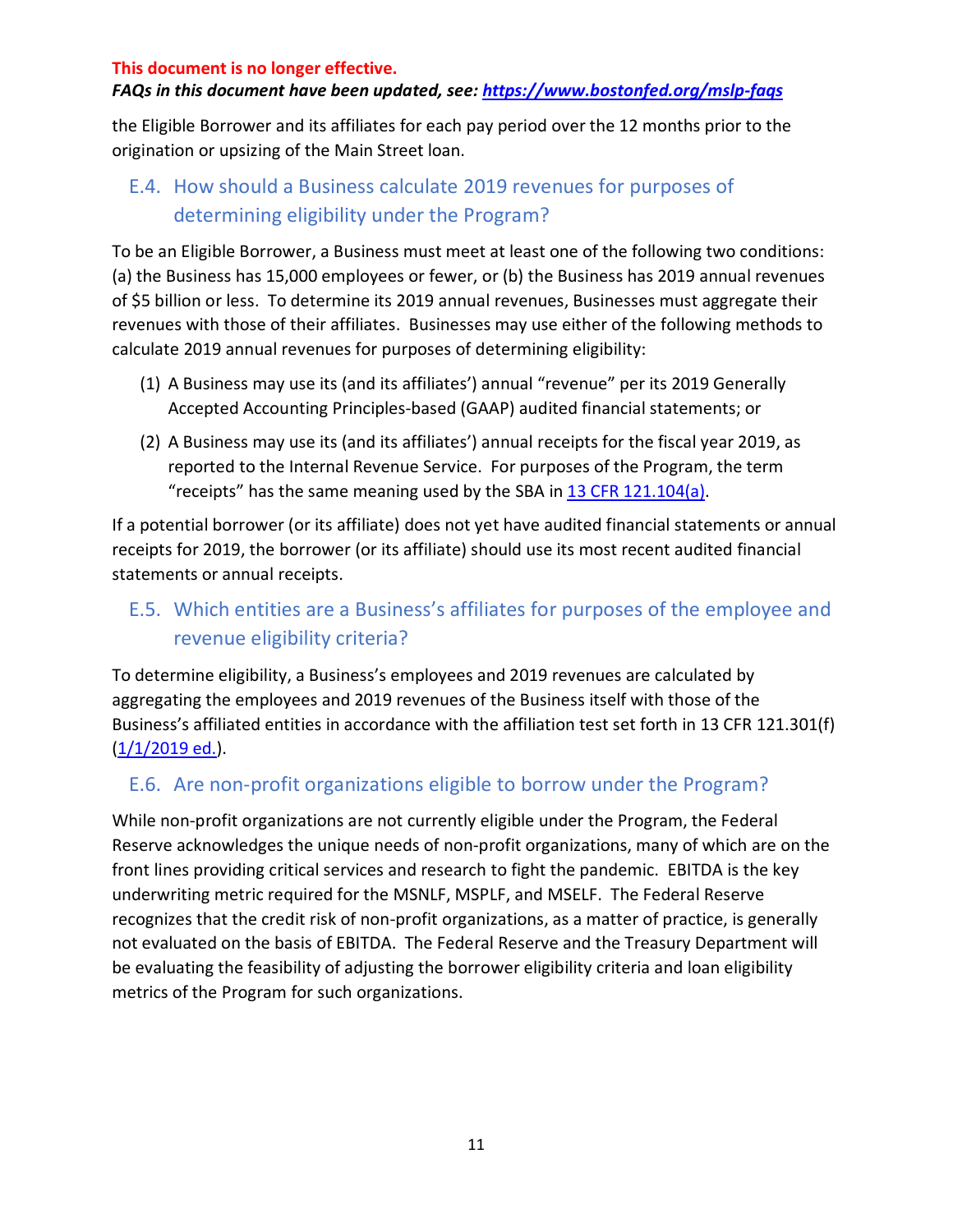*FAQs in this document have been updated, see:<https://www.bostonfed.org/mslp-faqs>*

## <span id="page-11-0"></span>E.7. Will an alternative underwriting metric be developed for asset-based borrowers?

EBITDA is the key underwriting metric required for the MSNLF, MSPLF, and MSELF. The Federal Reserve recognizes that the credit risk of asset-based borrowers, as a matter of practice, is generally not evaluated on the basis of EBITDA. The Federal Reserve and the Treasury Department will be evaluating the feasibility of adjusting the loan eligibility metrics of the Program for such borrowers.

## <span id="page-11-1"></span>**F. Application Process**

### <span id="page-11-2"></span>F.1. How can I apply for a Program loan?

To obtain a loan under the Program, an Eligible Borrower must submit an application and any other documentation required by an Eligible Lender to such Eligible Lender. Eligible Borrowers should contact an Eligible Lender for more information on whether the Eligible Lender plans to participate in the Program and to request more information on the application process.

Updates regarding the Program, including the official launch date and the time and date at which the Main Street SPV will begin purchasing participations in MSNLF Loans, MSPLF Loans, and MSELF Upsized Tranches, will be made available on the Board's [Main Street page](https://www.federalreserve.gov/monetarypolicy/mainstreetlending.htm)

### <span id="page-11-3"></span>F.2. Is a Business eligible to borrow if it receives a PPP loan?

A Business that receives a loan through the SBA's PPP can be an Eligible Borrower under Main Street if it meets the Eligible Borrower criteria.

### <span id="page-11-4"></span>F.3. Do Eligible Borrowers qualify automatically for a loan under the Program?

No. The term sheet contains minimum requirements for the Program. Eligible Lenders are expected to conduct an assessment of each potential borrower's financial condition at the time of the potential borrower's application. Eligible Lenders will apply their own underwriting standards in evaluating the financial condition and creditworthiness of a potential borrower. An Eligible Lender may require additional information and documentation in making this evaluation and will ultimately determine whether an Eligible Borrower is approved for a Program loan in light of these considerations. Businesses that otherwise meet the Eligible Borrower requirements may not be approved for a loan or may not receive the maximum allowable amount.

## <span id="page-11-5"></span>**G. Terms and Conditions**

### <span id="page-11-6"></span>G.1. How will adjusted 2019 EBITDA be calculated?

For MSNLF and MSPLF, the methodology used by the Eligible Lender to calculate adjusted 2019 EBITDA for an Eligible Borrower must be a methodology it previously used for adjusting EBITDA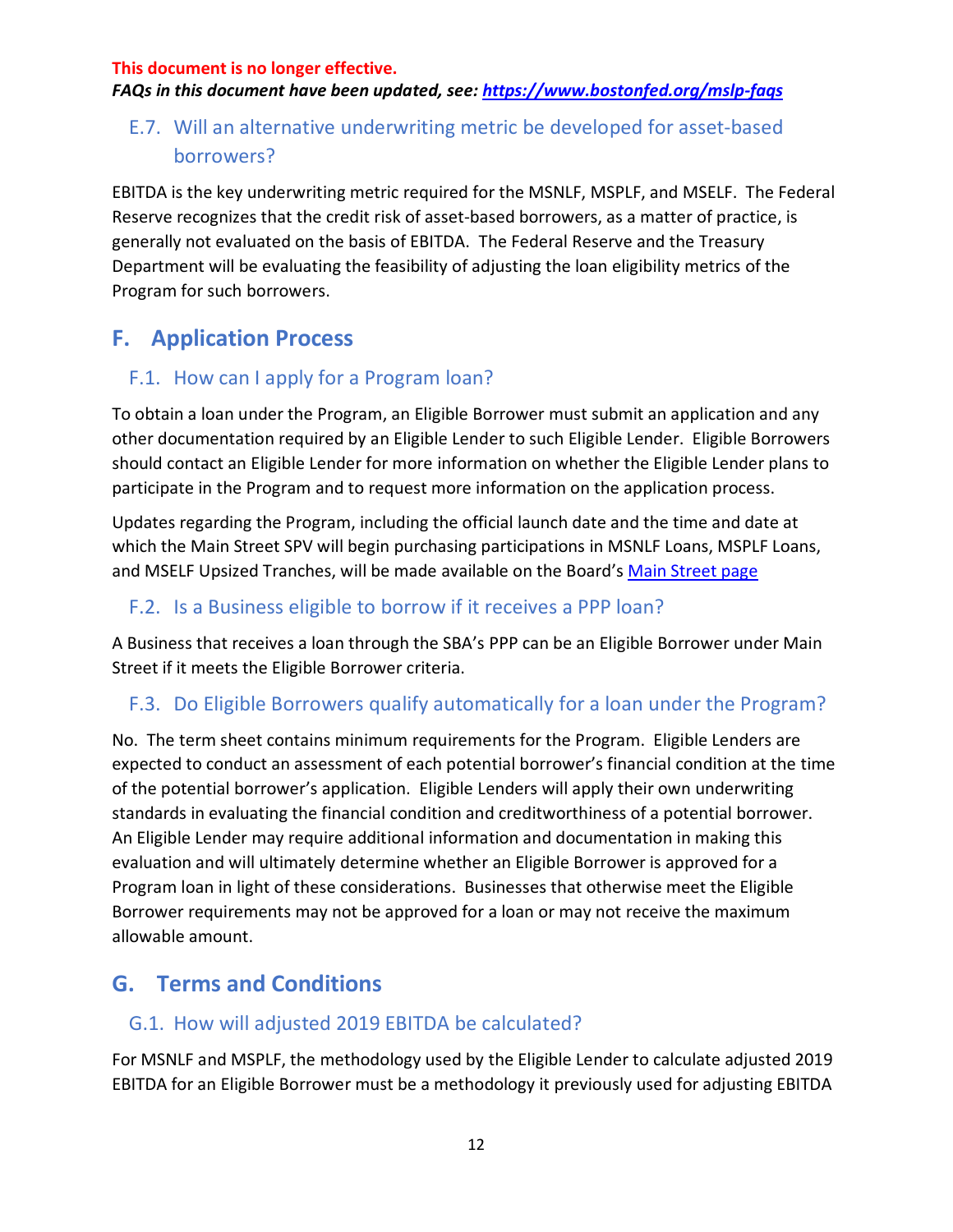#### *FAQs in this document have been updated, see:<https://www.bostonfed.org/mslp-faqs>*

when extending credit to the Eligible Borrower or to similarly situated borrowers on or before April 24, 2020.

For MSELF Eligible Loans, the methodology used by the Eligible Lender to calculate adjusted 2019 EBITDA for the Eligible Borrower must be the methodology it previously used for adjusting EBITDA when originating or amending the underlying loan on or before April 24, 2020.

### <span id="page-12-0"></span>G.2. How will "existing outstanding and undrawn available debt" be calculated?

"Existing outstanding and undrawn available debt" includes all amounts borrowed under any loan facility, including unsecured or secured loans from any bank, non-bank financial institution, or private lender, as well as any publicly issued bonds or private placement facilities. It also includes all unused commitments under any loan facility, excluding (1) any undrawn commitment that serves as a backup line for commercial paper issuance, (2) any undrawn commitment that is used to finance receivables (including seasonal financing of inventory), (3) any undrawn commitment that cannot be drawn without additional collateral, (4) any undrawn commitment that is no longer available due to change in circumstance. Existing outstanding and undrawn available debt should be calculated as of the date of the loan application.

### <span id="page-12-1"></span>G.3. Why are Program loans based on LIBOR rather than SOFR?

The Federal Reserve received feedback from potential participants that quickly implementing new systems to issue loans based on SOFR would require diverting resources from challenges related to the pandemic. Although financial institutions are transitioning to more robust reference rates, LIBOR remains the most common base rate used in business lending, even though firms cannot rely on LIBOR being published after the end of 2021. Consistent with the recommendations of the Alternative Reference Rates Committee, Eligible Lenders and Eligible Borrowers should include fallback contract language to be used should LIBOR become unavailable during the term of the loan.

### <span id="page-12-2"></span>G.4. When do I need to start paying interest on my loan?

No payments of principal or interest will be required during the first 12 months of the loan. Principal and interest payments for all loans obtained under the Program (MSNLF, MSPLF, or MSELF) are deferred for one year. Unpaid interest will be capitalized.

#### <span id="page-12-3"></span>G.5. How will principal be amortized after the first year?

- **MSNLF**: No principal is paid in the first year. The loan will be amortized over the remaining term of the loan, with one-third of principal due at the end of each of years 2 and 3, and one-third due at maturity at the end of year 4.
- **MSPLF and MSELF**: No principal is paid in the first year. The loan will be amortized over the remaining term of the loan, with 15% of principal due at the end of year 2, 15% of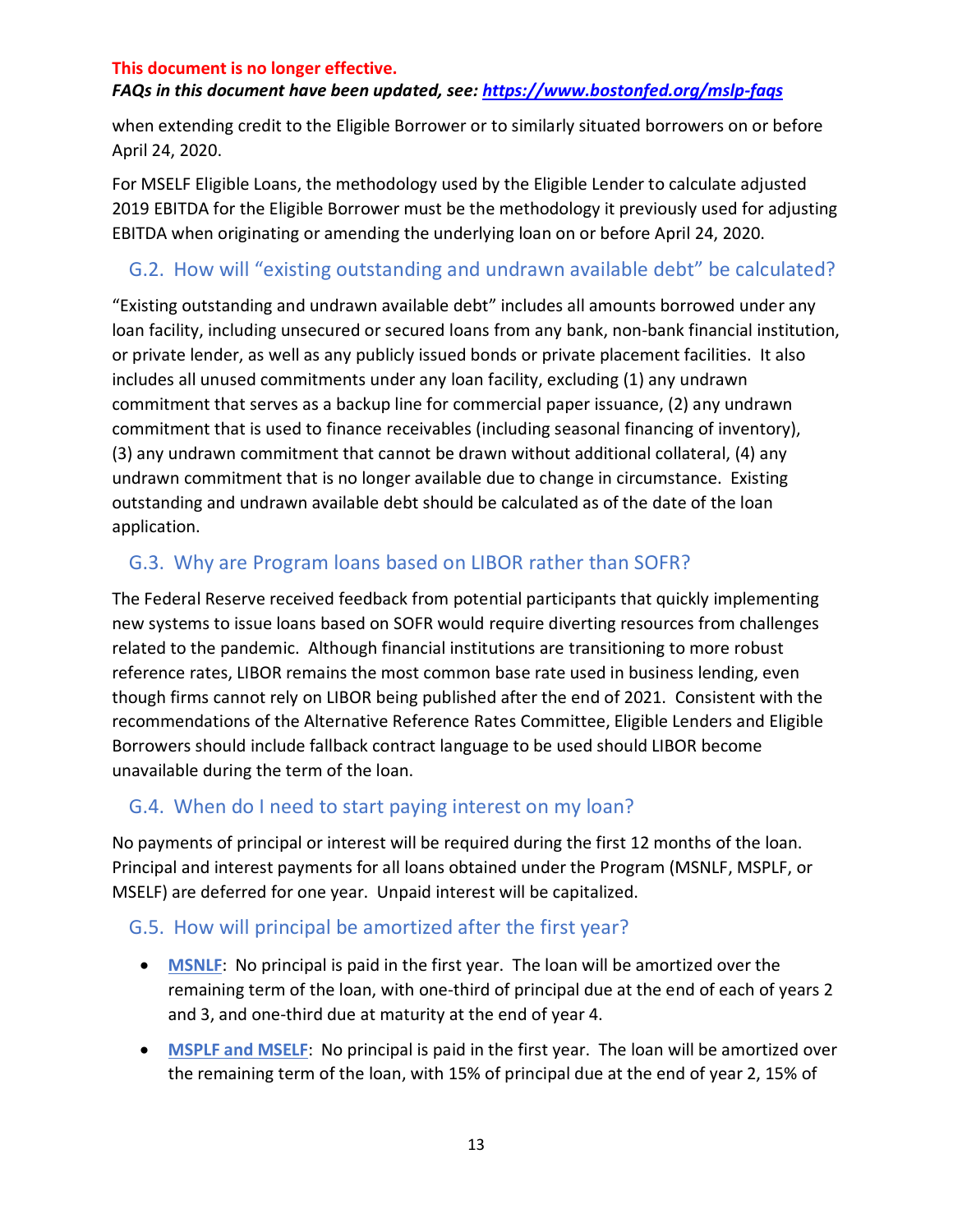#### *FAQs in this document have been updated, see:<https://www.bostonfed.org/mslp-faqs>*

principal due at the end of year 3, and a balloon payment of 70% of principal due at maturity at the end of year 4.

For purposes of this question, principal includes capitalized interest. Eligible Lenders will provide Eligible Borrowers with payment information during the Program loan origination process.

### <span id="page-13-0"></span>G.6. Is collateral required for Main Street loans?

MSNLF Loans, MSPLF Loans, and MSELF Upsized Tranches may be secured or unsecured.

An MSELF Upsized Tranche must be secured if the underlying loan is secured. In such case, any collateral securing the underlying loan (at the time of upsizing or on any subsequent date) must secure the MSELF Upsized Tranche on a pro rata basis. Under such an arrangement, if the borrower defaults, the SPV and lender(s) would share equally in any collateral available to support the loan relative to their proportional interests in the loan (including the MSELF Upsized Tranche). Eligible Lenders can require Eligible Borrowers to pledge additional collateral to secure an MSELF Upsized Tranche as a condition of approval.

### <span id="page-13-1"></span>G.7. Are there fees associated with Main Street loans?

Yes, there are fees associated with the MSNLF, MSPLF, and MSELF.

- **MSNLF and MSPLF**: Eligible Lenders will pay the Main Street SPV a transaction fee of 100 basis points of the principal amount of the MSNLF or MSPLF Loan at the time of origination, and may pass on this fee to Eligible Borrowers. In addition, the Eligible Borrower will pay the Eligible Lender a fee of up to 100 basis points of the principal amount of the MSNLF or MSPLF Loan at the time of origination. Eligible Lenders have discretion over whether and when to charge Eligible Borrowers this fee.
- **MSELF**: Eligible Lenders will pay the Main Street SPV a transaction fee of 75 basis points of the principal amount of the MSELF Upsized Tranche at the time of upsizing, and may choose to pass on this fee to Eligible Borrowers. In addition, the Eligible Borrower will pay an Eligible Lender a fee of up to 75 basis points of the principal amount of the MSELF Upsized Tranche at the time of upsizing. Eligible Lenders have discretion over whether and when to charge Eligible Borrowers this fee.

The SPV will pay an Eligible Lender 25 basis points of the principal amount of its participation per annum for loan servicing.

## <span id="page-13-2"></span>G.8. What constitutes "commercially reasonable efforts" to maintain payroll and retain employees?

Eligible Borrowers should make commercially reasonable efforts to retain employees during the term of the MSNLF Loan, MSPLF Loan, or MSELF Upsized Tranche. Specifically, an Eligible Borrower should undertake good-faith efforts to maintain payroll and retain employees, in light of its capacities, the economic environment, its available resources, and the business need for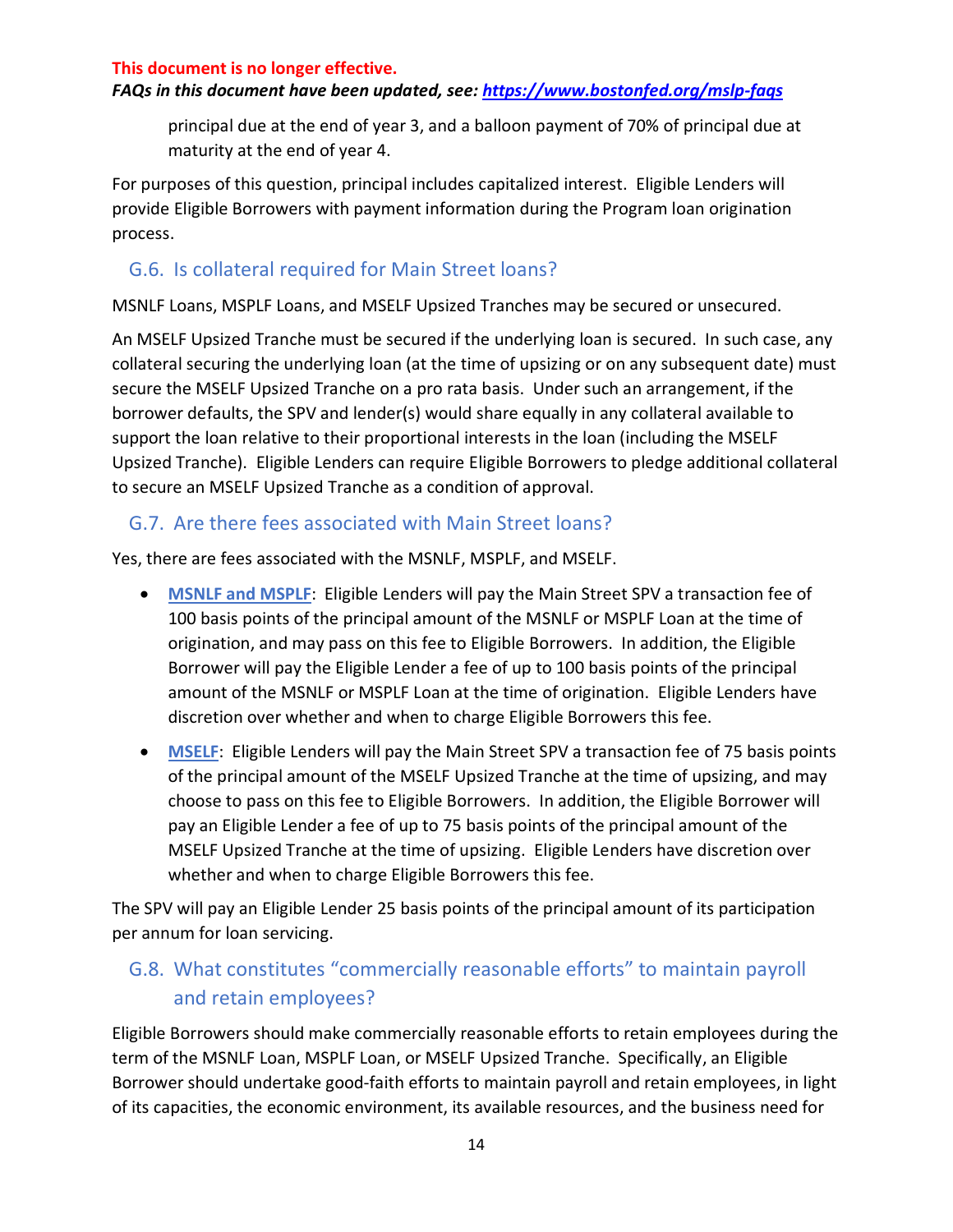#### *FAQs in this document have been updated, see:<https://www.bostonfed.org/mslp-faqs>*

labor. Borrowers that have already laid-off or furloughed workers as a result of the disruptions from COVID-19 are eligible to apply for Main Street loans.

### <span id="page-14-0"></span>G.9. Can an Eligible Borrower receive more than one Main Street loan?

An Eligible Borrower may only participate in one of the Main Street facilities: the MSNLF, the MSPLF, or the MSELF. However, an Eligible Borrower may receive more than one loan under a single Main Street facility, provided that the sum of MSNLF Loans or MSPLF Loans received by a single borrower cannot exceed \$25 million; and the sum of MSELF Upsized Tranches received by a single borrower cannot exceed \$200 million.

## <span id="page-14-1"></span>**H. Certifications and Covenants**

### <span id="page-14-2"></span>H.1. Are the required certifications and covenants under the three Main Street facilities the same?

While most of the certifications and covenants are the same, there are two variations. The Eligible Lender certification relating to EBITDA is different in the MSELF than it is in the MSNLF and MSPLF, owing to fact that the MSELF necessarily includes an existing loan from the Eligible Lender. In addition, the MSPLF includes a modification to the Eligible Borrower covenant regarding debt repayment to allow an Eligible Borrower to refinance existing debt owed to a lender that is not the Eligible Lender at the time the MSPLF Loan is originated.

## <span id="page-14-3"></span>H.2. What compensation, stock repurchase and capital distributions restrictions apply?

The compensation, stock repurchase, and capital distribution restrictions that apply to direct loan programs under section 4003(c)(3)(A)(ii) of the CARES Act apply under each of the MSELF, MSNLF and MSPLF, except that, in each case, restrictions on dividends and other capital distributions will not apply to distributions made by an S corporation or other tax pass-through entity to the extent reasonably required to cover its owners' tax obligations in respect of the entity's earnings.

## <span id="page-14-4"></span>H.3. What restrictions are placed on the Eligible Borrower's ability to repay existing debt?

The restrictions on repaying debt vary across the various Main Street loans:

• **MSNLF and MSELF**: The Eligible Borrower must commit to refrain from repaying the principal balance of, or paying any interest on, any debt until the MSNLF Loan or the MSELF Upsized Tranche is repaid in full, unless the debt or interest payment is mandatory and due. The Eligible Borrower must also commit that it will not seek to cancel or reduce any of its committed lines of credit with the Eligible Lender or any other lender.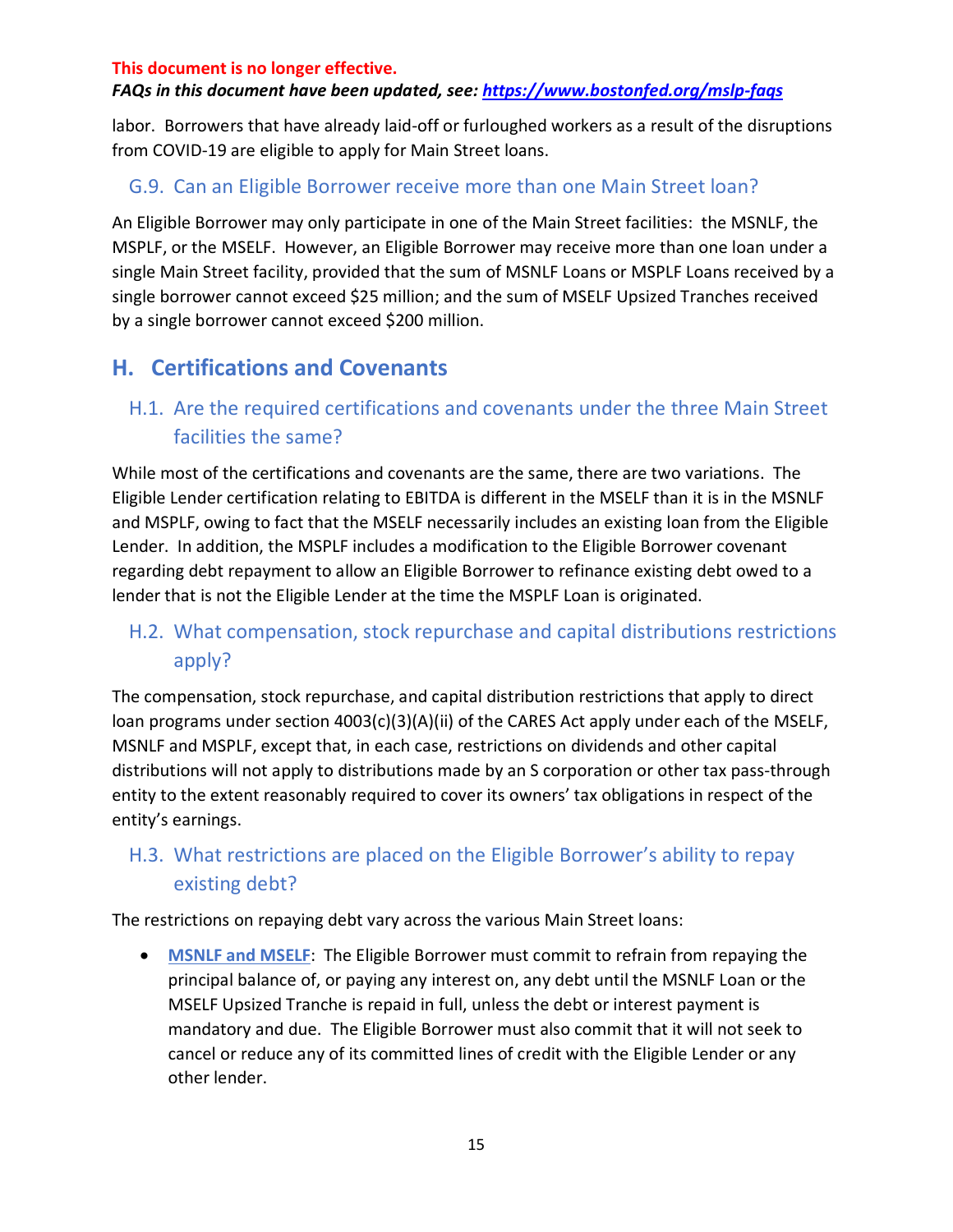#### *FAQs in this document have been updated, see:<https://www.bostonfed.org/mslp-faqs>*

• **MSPLF**: The Eligible Borrower must commit to refrain from repaying the principal balance of, or paying any interest on, any debt until the MSPLF Loan is repaid in full, unless the debt or interest payment is mandatory and due; however, the Eligible Borrower may, at the time of origination of the MSPLF Loan, refinance existing debt owed by the Eligible Borrower to a lender that is not the Eligible Lender. The Eligible Borrower must also commit that it will not seek to cancel or reduce any of its committed lines of credit with the Eligible Lender or any other lender.

These covenants would not prohibit an Eligible Borrower from undertaking any of the following actions during the term of the MSNLF Loan, MSPLF Loan, or MSELF Upsized Tranche:

- repaying a line of credit (including a credit card) in accordance with the Eligible Borrower's normal course of business usage for such line of credit;
- taking on and paying additional debt obligations required in the normal course of business and on standard terms, including inventory and equipment financing, provided that such debt is secured by newly acquired property (e.g., inventory or equipment), and, apart from such security, is of equal or lower priority than the MSNLF Loan, the MSPLF Loan, or the MSELF Upsized Tranche; or
- refinancing maturing debt.

## <span id="page-15-0"></span>H.4. Is an Eligible Lender permitted to accept partial repayment of an Eligible Borrower's existing line of credit with the Eligible Lender?

The Eligible Lender would not be prevented from accepting regularly scheduled, periodic repayments on a line of credit from an Eligible Borrower in accordance with the Eligible Borrower's normal course of business usage for such line of credit.

### <span id="page-15-1"></span>H.5. What restrictions are placed on an Eligible Lender's ability to cancel or reduce any existing committed lines of credit outstanding?

An Eligible Lender must commit that it will not cancel or reduce any existing committed lines of credit outstanding to the Eligible Borrower, except in an event of default. This requirement does not prohibit the reduction or termination of uncommitted lines of credit, the expiration of existing lines of credit in accordance with their terms, or the reduction of availability under existing lines of credit in accordance with their terms due to changes in borrowing bases or reserves in asset-based or similar structures.

### <span id="page-15-2"></span>H.6. What is the Eligible Lender's role in verifying certifications and covenants?

An Eligible Lender is required to collect the required certifications and covenants from each Eligible Borrower at the time of origination or upsizing. Eligible Lenders may rely on an Eligible Borrower's certifications and covenants, as well as any subsequent self-reporting by the Eligible Borrower. The Eligible Lender is not expected to independently verify the Eligible Borrower's certifications or actively monitor ongoing compliance with covenants required for Eligible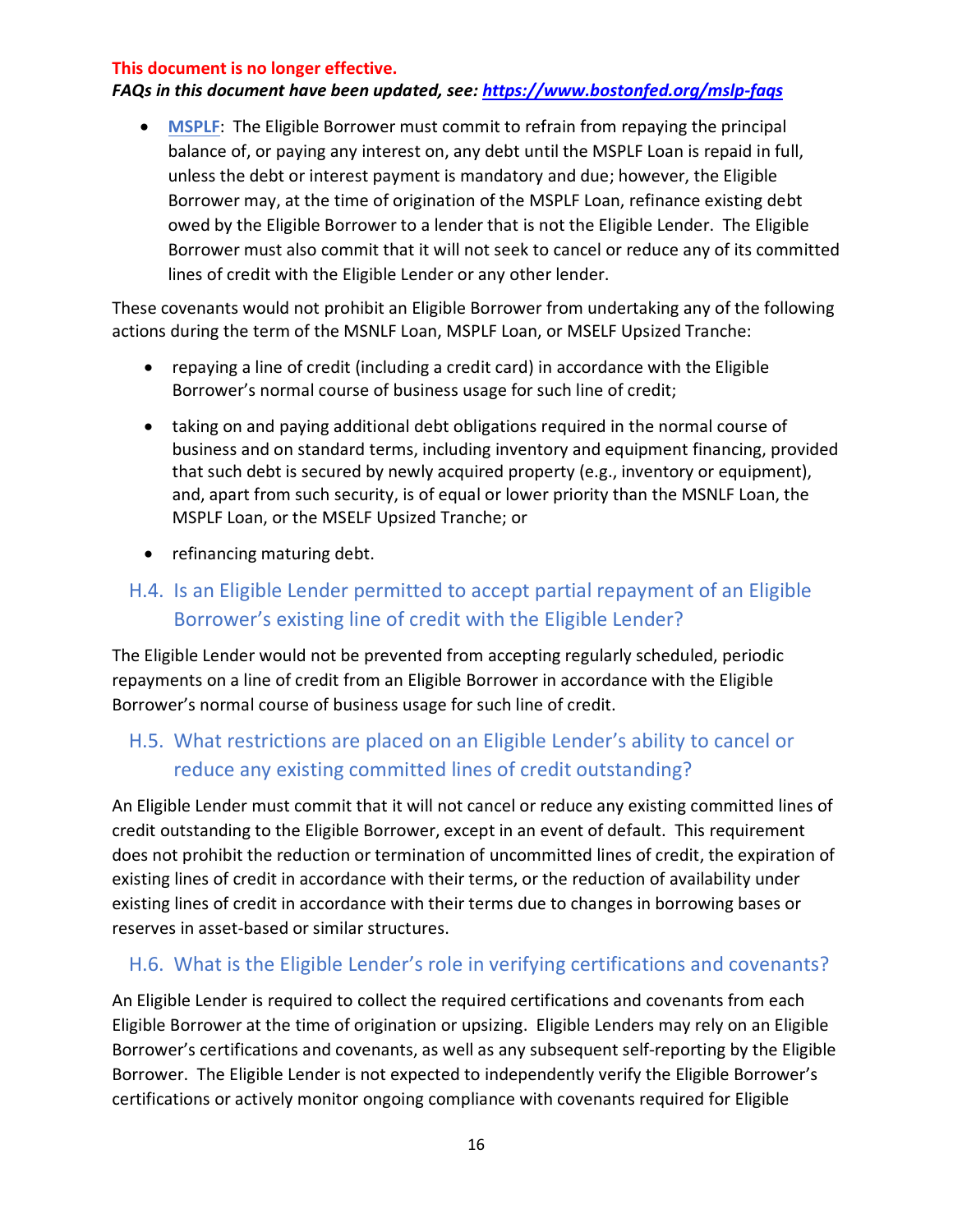#### *FAQs in this document have been updated, see:<https://www.bostonfed.org/mslp-faqs>*

Borrowers under the Main Street term sheets. If an Eligible Lender becomes aware that an Eligible Borrower made a material misstatement or otherwise breached a covenant during the term of an MSNLF Loan, MSPLF Loan, or MSELF Upsized Tranche, the Eligible Lender should notify the FRB Boston.

### <span id="page-16-0"></span>**I. Lender Information**

### <span id="page-16-1"></span>I.1. Which financial institutions are eligible to make loans under the Program?

U.S. federally-insured depository institutions (including banks, savings associations, and credit unions), U.S. branches or agencies of foreign banks, U.S. bank holding companies, U.S. savings and loan holding companies, U.S. intermediate holding companies of foreign banking organizations, or any U.S. subsidiary of any of the foregoing are eligible to participate in the Program. At this time, nonbank financial institutions are not considered Eligible Lenders for purposes of the Program. However, the Federal Reserve is considering options to expand the list of Eligible Lenders in the future.

### <span id="page-16-2"></span>I.2. How should an Eligible Lender evaluate an Eligible Borrower's creditworthiness?

Eligible Lenders should view the eligibility criteria in the term sheets as the minimum requirements for the Program. Eligible Lenders are expected to conduct an assessment of each potential borrower's financial condition at the time of the potential borrower's application. Eligible Lenders will apply their own underwriting standards in evaluating the financial condition and creditworthiness of a potential borrower. An Eligible Lender may require additional information and documentation in making this evaluation and will ultimately determine whether an Eligible Borrower is approved for a Program loan in light of these considerations. Businesses that otherwise meet the Eligible Borrower requirements may not be approved for a loan or receive the maximum allowable amount.

## <span id="page-16-3"></span>**J. Loan Participation**

## <span id="page-16-4"></span>J.1. What loan documentation is required to sell a participation to the Main Street SPV under the Program?

Information regarding the loan documentation required to sell a loan participation to the SPV will be made available on the **Board's website**.

## <span id="page-16-5"></span>J.2. What loan-level information will the SPV collect for credit monitoring purposes?

The SPV will collect information on certifications, covenants, lender, loan terms, and loan performance as well as the borrower, borrower fundamentals, collateral, and other characteristics. The information will be used to verify that the lender, loan, and borrower meet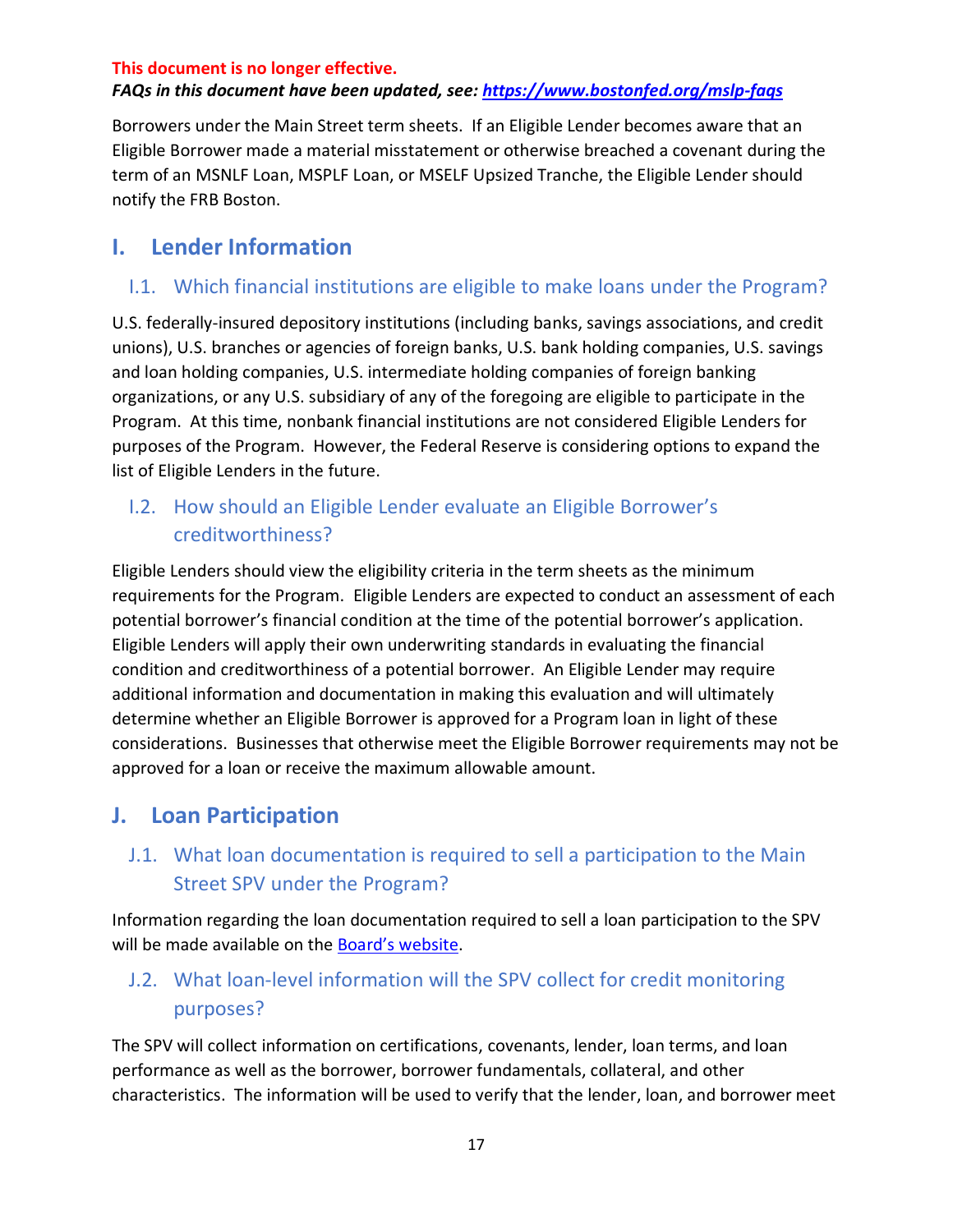#### *FAQs in this document have been updated, see:<https://www.bostonfed.org/mslp-faqs>*

eligibility requirements and to support ongoing accounting and credit risk monitoring needs with respect to purchased loan participations. Information will be collected at different stages and at appropriate frequencies through a variety of channels designed to accommodate the range of Eligible Lenders and Eligible Borrowers anticipated to participate in the program. More details will be provided at a later date.

## <span id="page-17-0"></span>J.3. Is there a limit to the volume of participations the Main Street SPV can purchase from a single Eligible Lender?

Apart from the Program's size and time limitations, there is no limit on the amount of participations the Main Street SPV can purchase from a single Eligible Lender.

## <span id="page-17-1"></span>**K. Regulatory Treatment**

## <span id="page-17-2"></span>K.1. What is the regulatory capital treatment for the interest in a Main Street loan retained by an Eligible Lender?

The interest in the portion of a Main Street loan that is retained by an Eligible Lender should be assigned the risk weight applicable to the counterparty for the loan—generally a 100 percent risk weight for a corporate exposure under the standardized approach. For purposes of riskbased capital rules and leverage rules, the exposure amount for MSPLF Loans is 15 percent of the outstanding MSPLF Loan balance; and the exposure amount for MSNLF Loans and MSELF Upsized Tranches is 5 percent of the MSNLF Loan balance or MSELF Upsized Tranche balance, respectively. With respect to the MSELF, this treatment applies only to the outstanding MSELF Upsized Tranche balance; the underlying loan or line of credit would be subject to the capital treatment that applied prior to the sale of the participation to the Main Street SPV.

Secured Main Street loans are eligible for the credit risk mitigation treatment in the standardized approach provided that any collateral securing the loan is eligible financial collateral. Eligible Lenders are not permitted to recognize collateral attributable to the Main Street SPV's interest for purposes of the credit risk mitigation treatment under the capital rule.

The treatment described above applies only to Eligible Lenders that are subject to the federal banking agencies' capital rule. Credit unions that participate in the Program are subject to any capital requirements implemented by the National Credit Union Administration.

## <span id="page-17-3"></span>**L. Operational Details**

### <span id="page-17-4"></span>L.1. How will the Federal Reserve administer the Program?

The Program will be administered by the FRB Boston, which will establish the Main Street SPV to purchase loan participations from Eligible Lenders in any of the twelve Federal Reserve districts. Further detail regarding how the Program will be operationalized will be made available in the future.